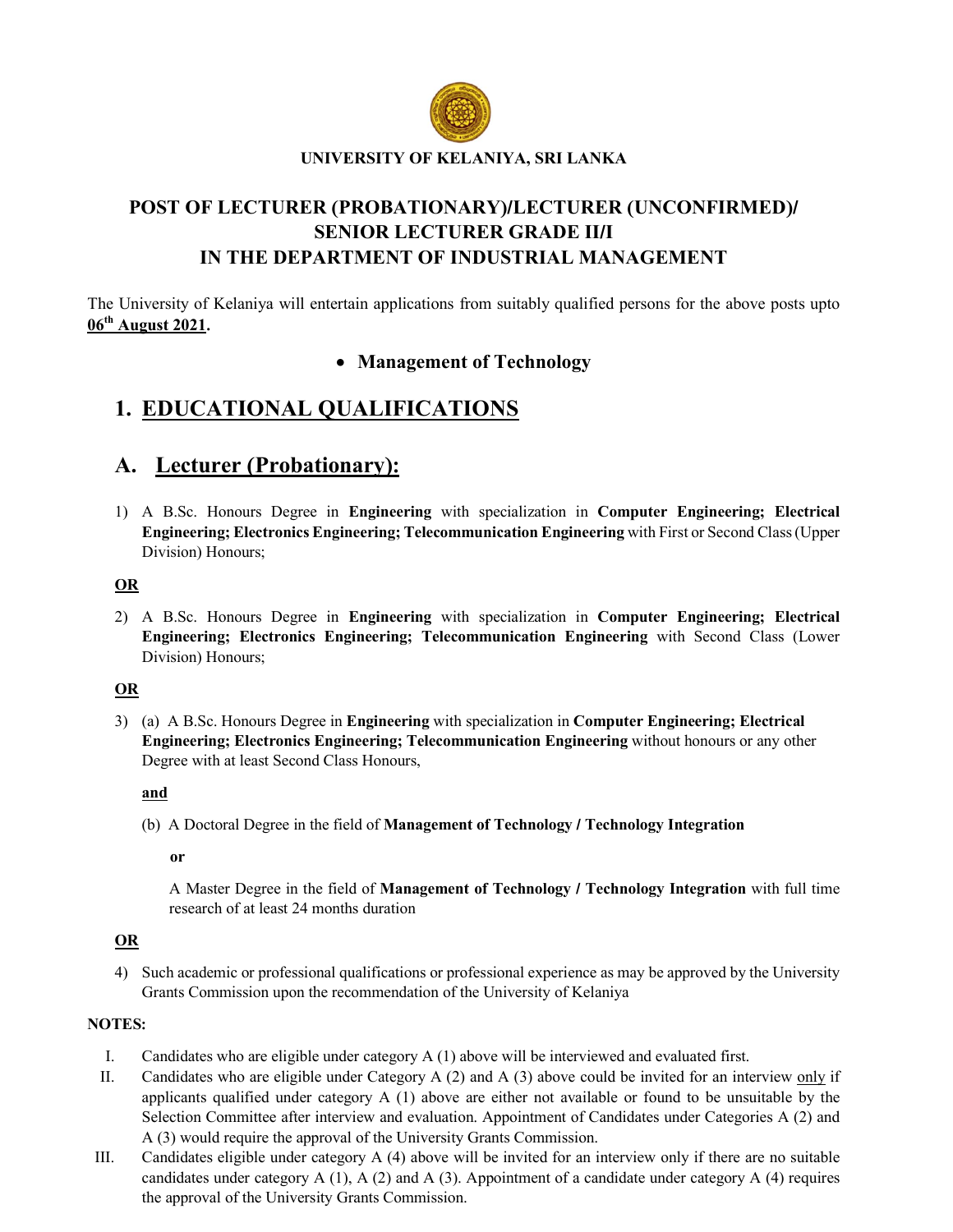IV. All candidates are required to make a presentation before the Selection Committee in order to prove their teaching ability as Lecturer (Probationary).

# B. Lecturer (Unconfirmed):

(1) Candidate who are applying for above post should possess academic qualifications required for Lecturer (Probationary).

## AND

(2) (i) A Doctoral Degree in the field of Management of Technology / Technology Integration

or

(ii) A Master Degree in the field of Management of Technology / Technology Integration with full time research of at least 24 months duration

## AND

- (3) Having less than (06) years experience in one or more of the following:
	- i. Teaching at University Level,
	- ii. Professional experience,
	- iii. Research in a recognized Institution,
	- iv. Postgraduate Studies to acquire the qualifications stipulated at (2) above.

## C. Senior Lecturer Grade II :

(1) Candidate who are applying for above post should possess academic qualifications required for Lecturer (Probationary).

## AND

(2) (i) A Doctoral Degree in the field of Management of Technology / Technology Integration

## or

 (ii) A Master Degree in the field of Management of Technology / Technology Integration with full time research of at least 24 months duration

## AND

- (3) At least six (06) years experience in one or more of the following:
	- I. Teaching at University Level,
	- II. Professional experience,
- III. Research in a recognized Institution,
- IV. Postgraduate Studies to acquire the qualifications stipulated at (2) above.

## D. Senior Lecturer Grade I:

(1) Candidate who are applying for above post should possess academic qualifications required for Lecturer (Probationary).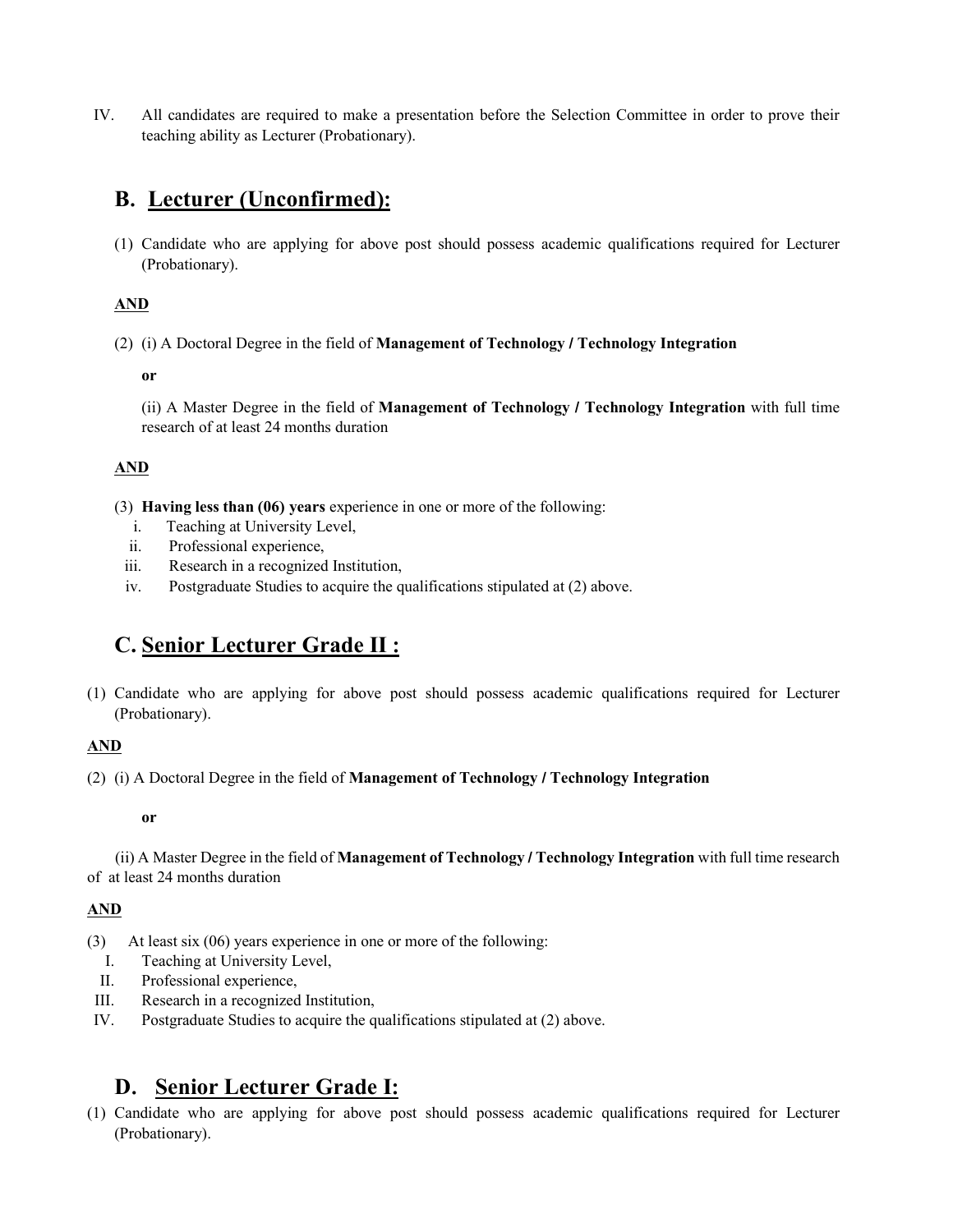## AND

(2) (i) A Doctoral Degree in the field of Management of Technology /Technology Integration

#### or

 (ii) A Master Degree in the field of Management of Technology /Technology Integration with full time research of at least 24 months duration

## AND

- (3) At least twelve (12) years' experience {of which not less than six (06) years should have been after obtaining qualifications stipulated in 2 above} in one or more of the following:
	- i. Teaching at University Level,
	- ii. Professional experience,
	- iii. Research in a recognized Institution,
	- iv. Postgraduate Studies

## *For all of the above posts, preference will be given to applicants with*

- Ability to teach more than one area of specialization
- Multi-disciplinary background
- Relevant Industry experience
- Teaching/ Research areas at University level

*Candidate with teaching* / *research interest in Management of Technology, Human Behavior, Technology Transfer and Project Management will have an added advantage*.

## 2. SALARY AND OTHER CONDITIONS OF APPOINTMENT:

Salary Code: U-AC 3 (for Lecturer (Probationary)/Lecturer (Unconfirmed)/ Senior Lecturer Gr. II/I)

| $U$ -AC $3(IV)$ | : Lecturer (Probationary):<br>$Rs.54,600 - 10 \times 1,335; -67,590 \text{ p.m.}$               |
|-----------------|-------------------------------------------------------------------------------------------------|
| $U-AC$ 3(III)   | $\therefore$ Lecturer (Unconfirmed):<br>$Rs.69,580 - 5 \times 1,630 - 77,730 \text{ p.m.}$      |
| $U-AC3$ (II)    | $\cdot$ Senior Lecturer Grade II $\cdot$<br>$Rs.79,360 - 11 \times 1,630 - 97,290 \text{ p.m.}$ |
| $U-AC3$ (I)     | : Senior Lecturer Grade I:<br>Rs. $91,310 - 7 \times 2,170 - 106,500 \text{ p.m.}$              |

(In addition to the salary an academic allowance for the post A, 115% post B, 131% and for the post C, and D, 151% of the salary will also be paid.)

## Sabbatical Leave:

The holders of the posts of Senior Lecturer Grade II and above are eligible for one year of sabbatical leave with full pay or two years of leave without pay on completion of seven years of service. Those proceeding abroad on sabbatical leave are eligible to receive full passage for self and spouse.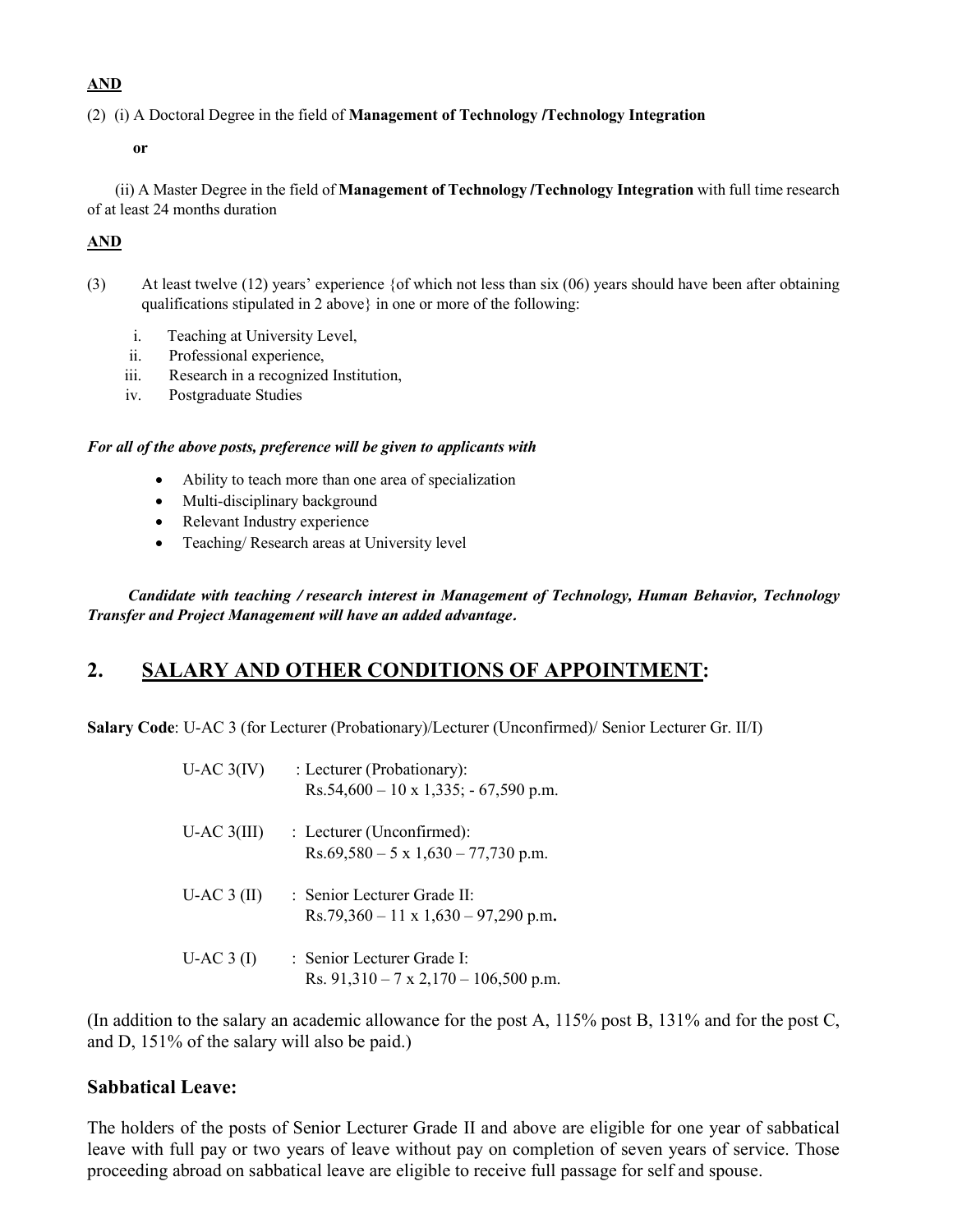## Benefits:

Appointee will become a contributor to the Universities Provident Fund, contributing 10% of the monthly salary. The University will contribute 8%, 7% and 3% of the monthly salary to the University Pension Scheme, University Provident Fund and Employees Trust Fund respectively.

## IMPORTANT

Applicants from Higher Educational Institutions, Government Departments and Government Corporations should apply through the Heads of such Institutions. Applications which do not conform to this requirement will be rejected. Such applicants are strongly advised to submit an advance copy to the Deputy Registrar/Academic Establishments, University of Kelaniya, Kelaniya on or before the  $06<sup>th</sup>$ August 2021.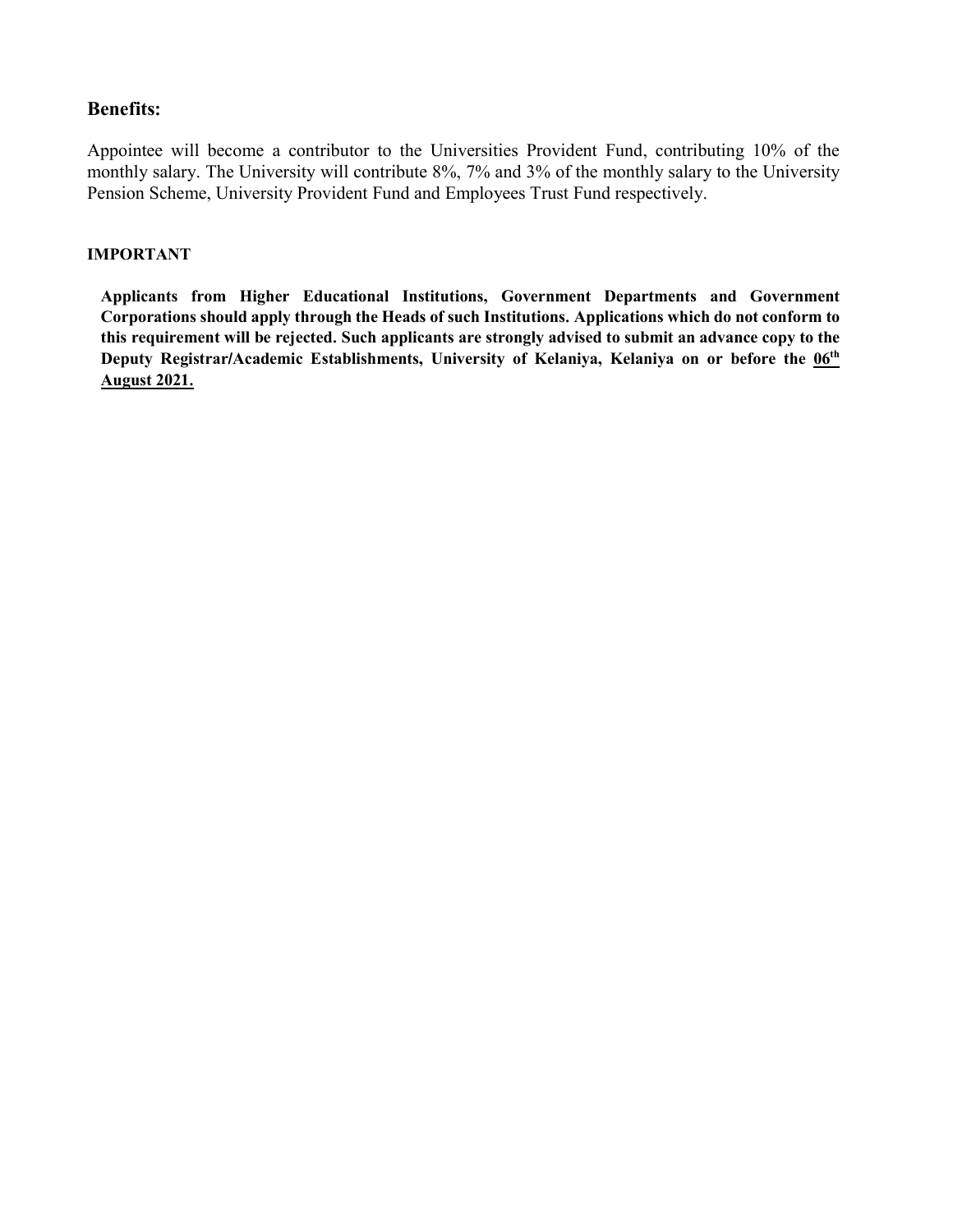

## UNIVERSITY OF KELANIYA, SRI LANKA

## POST OF LECTURER (PROBATIONARY)/LECTURER (UNCONFIRMED)/ SENIOR LECTURER GRADE II/I IN THE DEPARTMENT OF INDUSTRIAL MANAGEMENT

The University of Kelaniya will entertain applications from suitably qualified persons for the above posts upto  $06<sup>th</sup>$  August 2021.

## Data Warehousing

# 1. EDUCATIONAL QUALIFICATIONS

## A. Lecturer (Probationary):

1) A B.Sc. Honours Degree in Engineering with specialization in Computer Engineering; Electrical Engineering; Electronics Engineering; Telecommunication Engineering with First or Second Class (Upper Division) Honours;

## **OR**

2) A B.Sc. Honours Degree in Engineering with specialization in Computer Engineering; Electrical Engineering; Electronics Engineering; Telecommunication Engineering with Second Class (Lower Division) Honours;

## OR

3) (a) A B.Sc. Honours Degree in Engineering with specialization in Computer Engineering; Electrical Engineering; Electronics Engineering; Telecommunication Engineering without honours or any other Degree with at least Second Class Honours,

#### and

(b) A Doctoral Degree in the field of Data Warehousing

or

A Master Degree in the field Data Warehousing with full time research of at least 24 months duration

## OR

4) Such academic or professional qualifications or professional experience as may be approved by the University Grants Commission upon the recommendation of the University of Kelaniya

## NOTES:

- I. Candidates who are eligible under category A (1) above will be interviewed and evaluated first.
- II. Candidates who are eligible under Category A (2) and A (3) above could be invited for an interview only if applicants qualified under category A (1) above are either not available or found to be unsuitable by the Selection Committee after interview and evaluation. Appointment of Candidates under Categories A(2) and A (3) would require the approval of the University Grants Commission.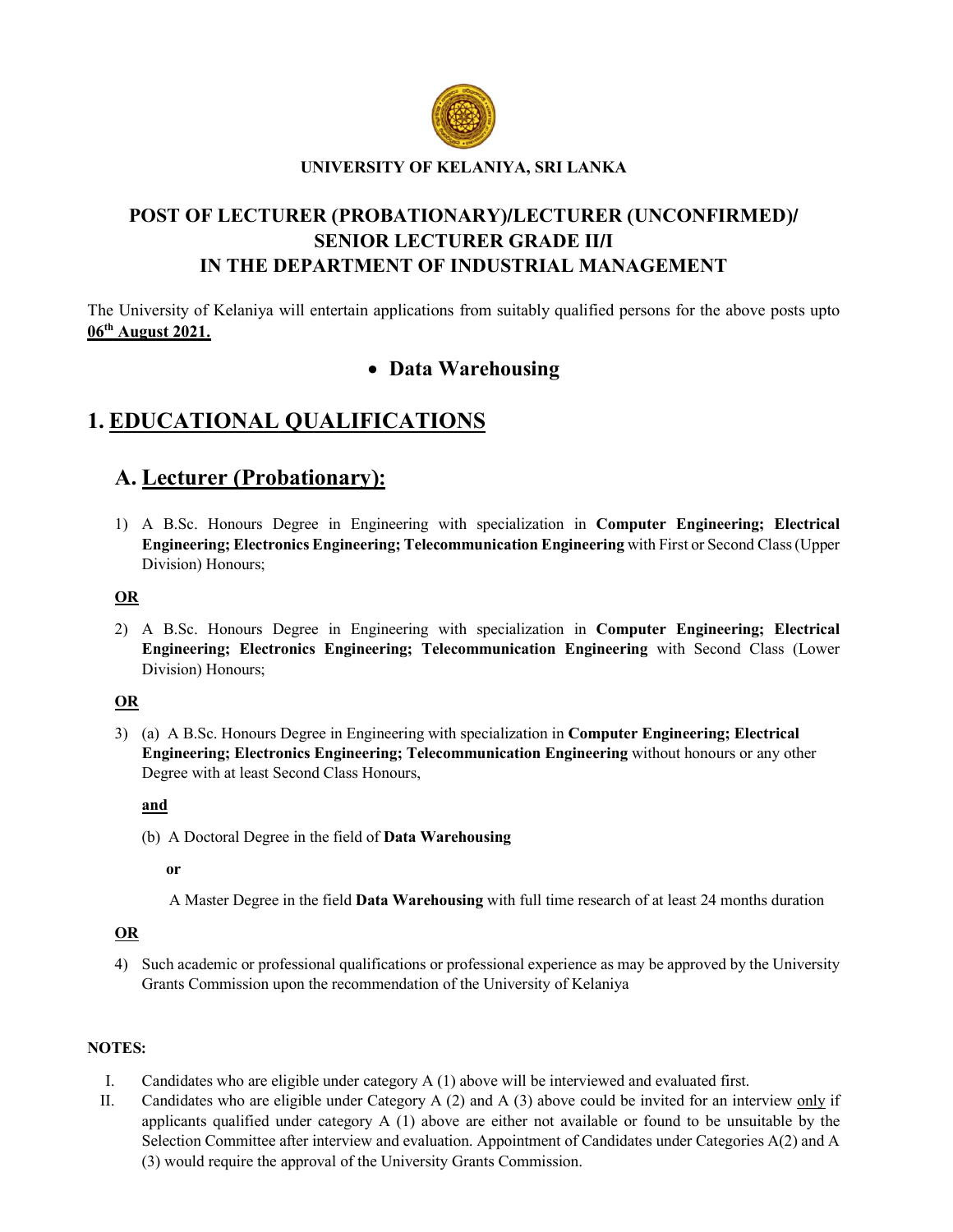- III. Candidates eligible under category A(4) above will be invited for an interview only if there are no suitable candidates under category  $A(1)$ ,  $A(2)$  and  $A(3)$ . Appointment of a candidate under category  $A(4)$  requires the approval of the University Grants Commission.
- IV. All candidates are required to make a presentation before the Selection Committee in order to prove their teaching ability as Lecturer (Probationary).

# B. Lecturer (Unconfirmed):

(1) Candidate who are applying for above post should possess academic qualifications required for Lecturer (Probationary).

## AND

(2) (i) A Doctoral Degree in the field of Data Warehousing

#### or

(ii) A Master Degree in the field of Data Warehousing with full time research of at least 24 months duration

## AND

- (3) Having less than (06) years experience in one or more of the following:
	- i. Teaching at University Level,
	- ii. Professional experience,
	- iii. Research in a recognized Institution,
	- iv. Postgraduate Studies to acquire the qualifications stipulated at (2) above.

## B. Senior Lecturer Grade II :

(1) Candidate who are applying for above post should possess academic qualifications required for Lecturer (Probationary)

## AND

(2) (i) A Doctoral Degree in the field of Data Warehousing

#### or

(ii) A Master Degree in the field of Data Warehousing with full time research of at least 24 months duration

## AND

- (3) At least six (06) years experience in one or more of the following:
- I. Teaching at University Level,
- II. Professional experience,
- III. Research in a recognized Institution,
- IV. Postgraduate Studies to acquire the qualifications stipulated at (2) above.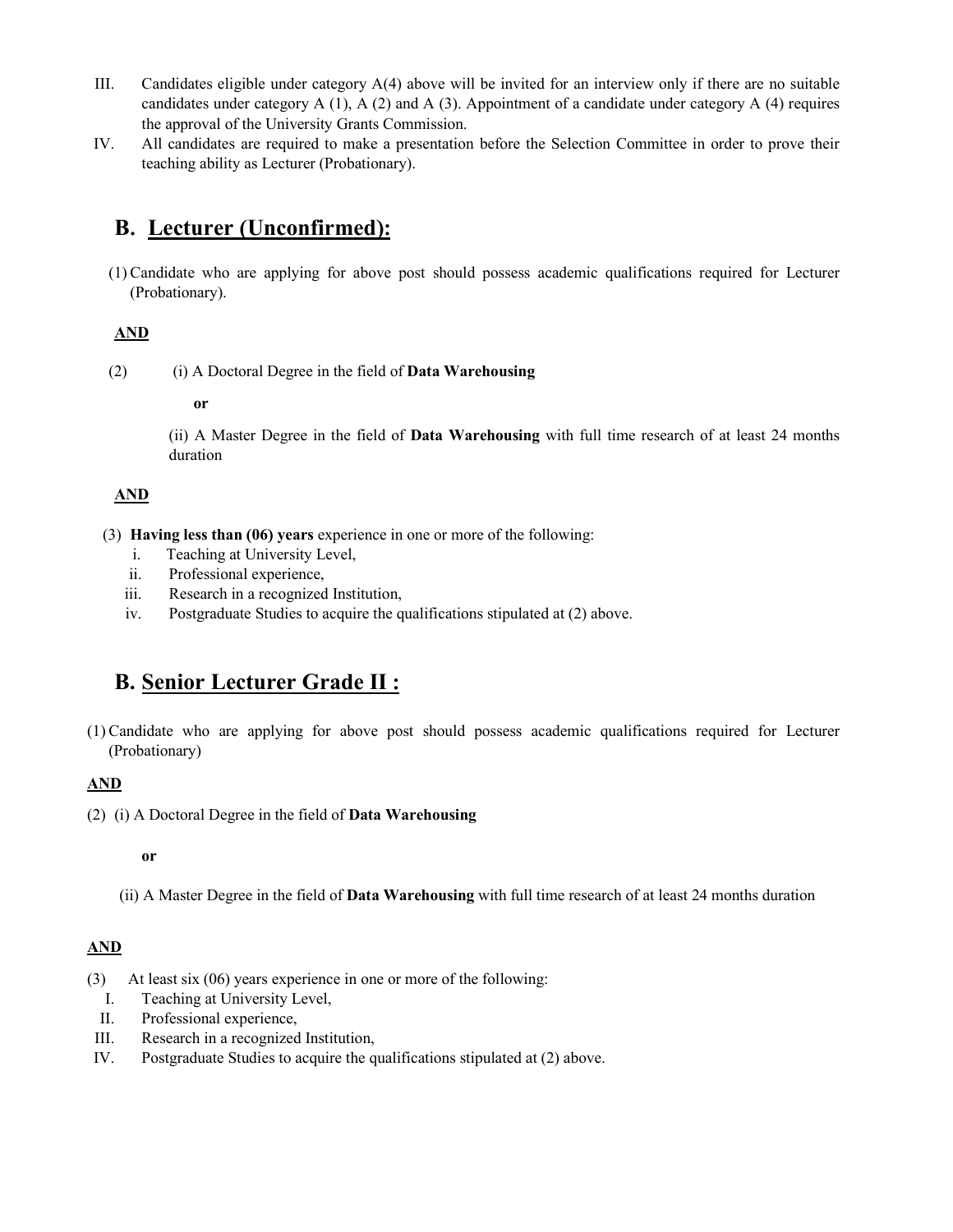# D. Senior Lecturer Grade I

(1) Candidate who are applying for above post should possess academic qualifications required for Lecturer (Probationary)

## AND

(2) (i) A Doctoral Degree in the field of Data Warehousing

## or

(ii) A Master Degree in the field of Data Warehousing with full time research of at least 24 months duration

## AND

- (3) At least twelve (12) years' experience {of which not less than six (06) years should have been after obtaining qualifications stipulated in 2 above} in one or more of the following:
	- i. Teaching at University Level,
	- ii. Professional experience,
	- iii. Research in a recognized Institution,
	- iv. Postgraduate Studies

## *For all of the above posts, preference will be given to applicants with*

- Ability to teach more than one area of specialization
- Multi-disciplinary background
- Relevant Industry experience
- Teaching/ Research areas at University level

*Candidate with teaching* / *Research interest in Data Engineering and Artificial Intelligence and Machine Learning will have an added advantage*.

## 2. SALARY AND OTHER CONDITIONS OF APPOINTMENT:

Salary Code: U-AC 3 (for Lecturer (Probationary)/Lecturer (Unconfirmed)/ Senior Lecturer Gr. II/I)

| $U$ -AC $3(IV)$ | : Lecturer (Probationary):<br>Rs.54,600 – 10 x 1,335; - 67,590 p.m. (as at 01.01.2020)                |
|-----------------|-------------------------------------------------------------------------------------------------------|
| $U-AC$ 3(III)   | : Lecturer (Unconfirmed):<br>$Rs.69,580 - 5 \times 1,630 - 77,730 \text{ p.m.}$ (as at 01.01.2020)    |
| $U-AC3$ (II)    | : Senior Lecturer Grade II:<br>Rs.79,360 – 11 x 1,630 – 97,290 p.m. (as at 01.01.2020)                |
| $U-AC3$ (I)     | : Senior Lecturer Grade I:<br>Rs. $91,310 - 7 \times 2,170 - 106,500 \text{ p.m.}$ (as at 01.01.2020) |

(In addition to the salary an academic allowance for the post A, 115% post B, 131% and for the post C, and D, 151% of the salary will also be paid.)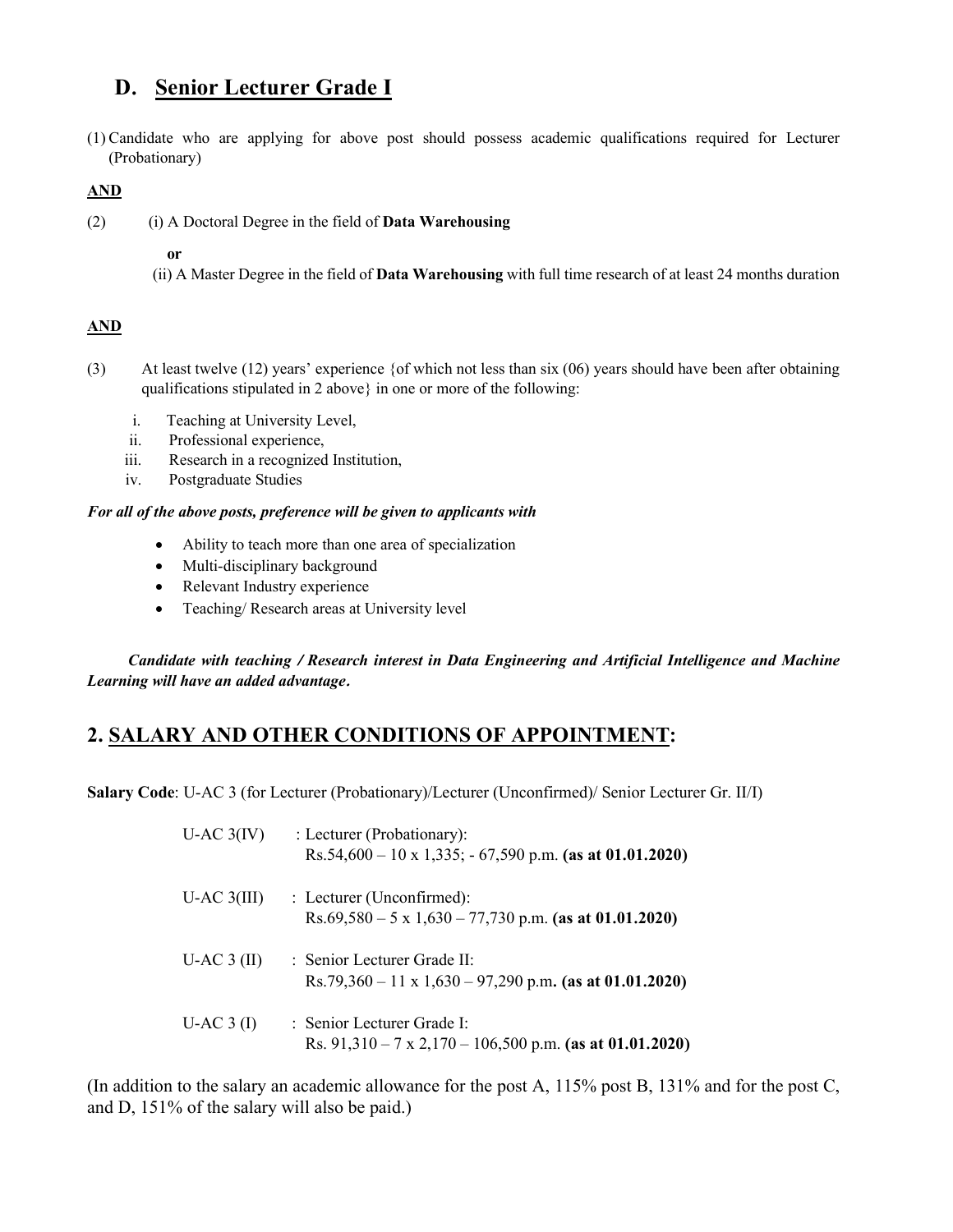## Sabbatical Leave:

The holders of the posts of Senior Lecturer Grade II and above are eligible for one year of sabbatical leave with full pay or two years of leave without pay on completion of seven years of service. Those proceeding abroad on sabbatical leave are eligible to receive full passage for self and spouse.

## Benefits:

Appointee will become a contributor to the Universities Provident Fund, contributing 10% of the monthly salary. The University will contribute 8%, 7% and 3% of the monthly salary to the University Pension Scheme, University Provident Fund and Employees Trust Fund respectively.

## IMPORTANT

Applicants from Higher Educational Institutions, Government Departments and Government Corporations should apply through the Heads of such Institutions. Applications which do not conform to this requirement will be rejected. Such applicants are strongly advised to submit an advance copy to the Deputy Registrar/Academic Establishments, University of Kelaniya, Kelaniya on or before the 06<sup>th</sup> of August 2021.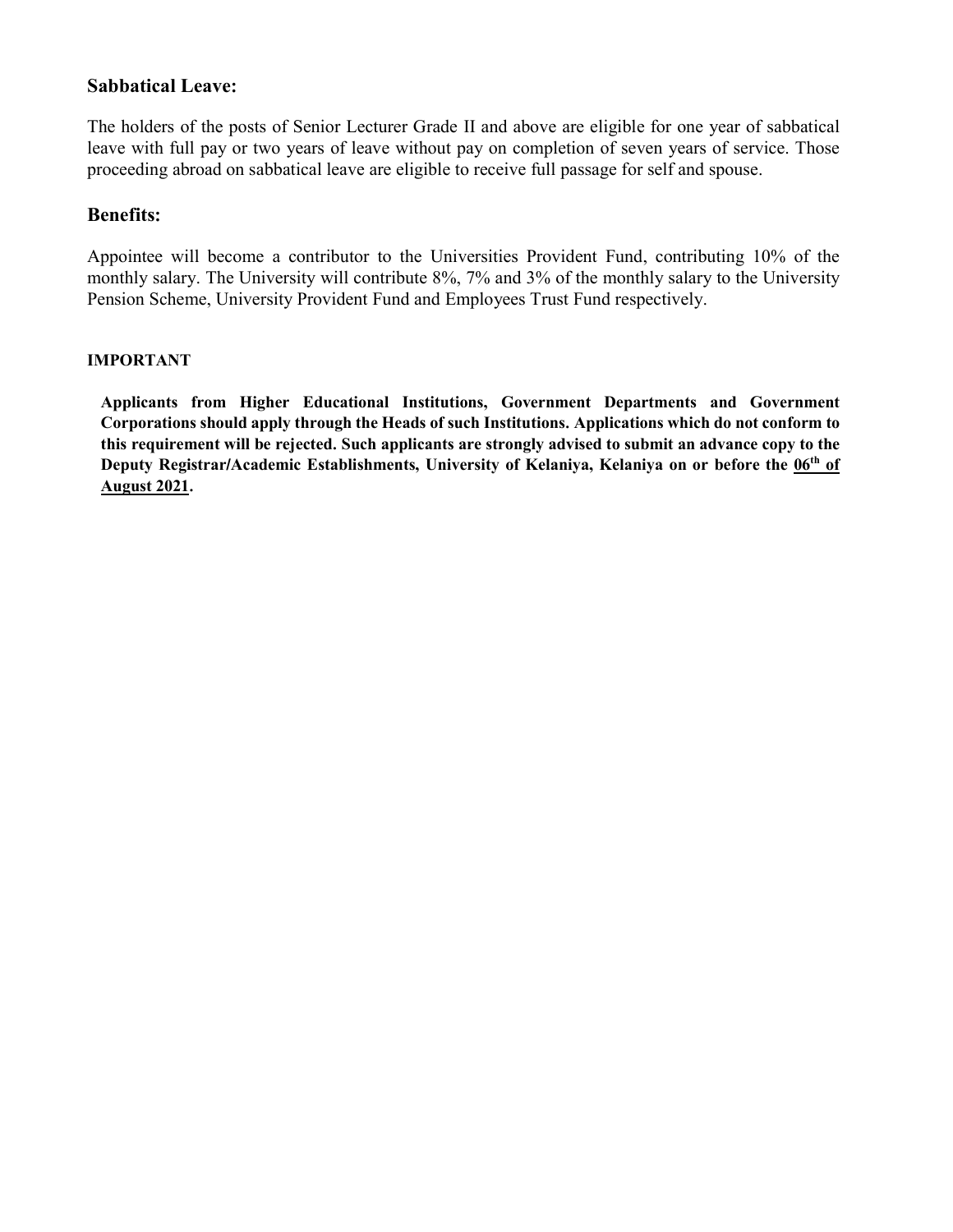

# POST OF LECTURER (PROBATIONARY)/LECTURER (UNCONFIRMED)/ SENIOR LECTURER GRADE II/I IN THE DEPARTMENT OF INDUSTRIAL MANAGEMENT

The University of Kelaniya will entertain applications from suitably qualified persons for the above posts upto 06th August 2021.

## Data Science

# 1. EDUCATIONAL QUALIFICATIONS

## A. Lecturer (Probationary):

1) A B.Sc. Honours Degree in Science with specialization in Statistics; Mathematics; Data Science with First or Second Class (Upper Division) Honours;

## OR

2) A B.Sc. Honours Degree in Science with specialization in Statistics; Mathematics; Data Science with Second Class (Lower Division) Honours;

## OR

3) (a) A B.Sc. Honours Degree in Science with specialization in Statistics; Mathematics; Data Science without honours or any other Degree with at least Second Class Honours,

## and

(b) A Doctoral Degree in the field of Data Science

or

A Master Degree in the field Data Science with full time research of at least 24 months duration

## OR

4) Such academic or professional qualifications or professional experience as may be approved by the University Grants Commission upon the recommendation of the University of Kelaniya

## NOTES:

- I. Candidates who are eligible under category A (1) above will be interviewed and evaluated first.
- II. Candidates who are eligible under Category A (2) and A (3) above could be invited for an interview only if applicants qualified under category A (1) above are either not available or found to be unsuitable by the Selection Committee after interview and evaluation. Appointment of Candidates under Categories A (2) and A (3) would require the approval of the University Grants Commission.
- III. Candidates eligible under category A (4) above will be invited for an interview only if there are no suitable candidates under category A  $(1)$ , A  $(2)$  and A  $(3)$ . Appointment of a candidate under category A  $(4)$  requires the approval of the University Grants Commission.
- IV. All candidates are required to make a presentation before the Selection Committee in order to prove their teaching ability as Lecturer (Probationary).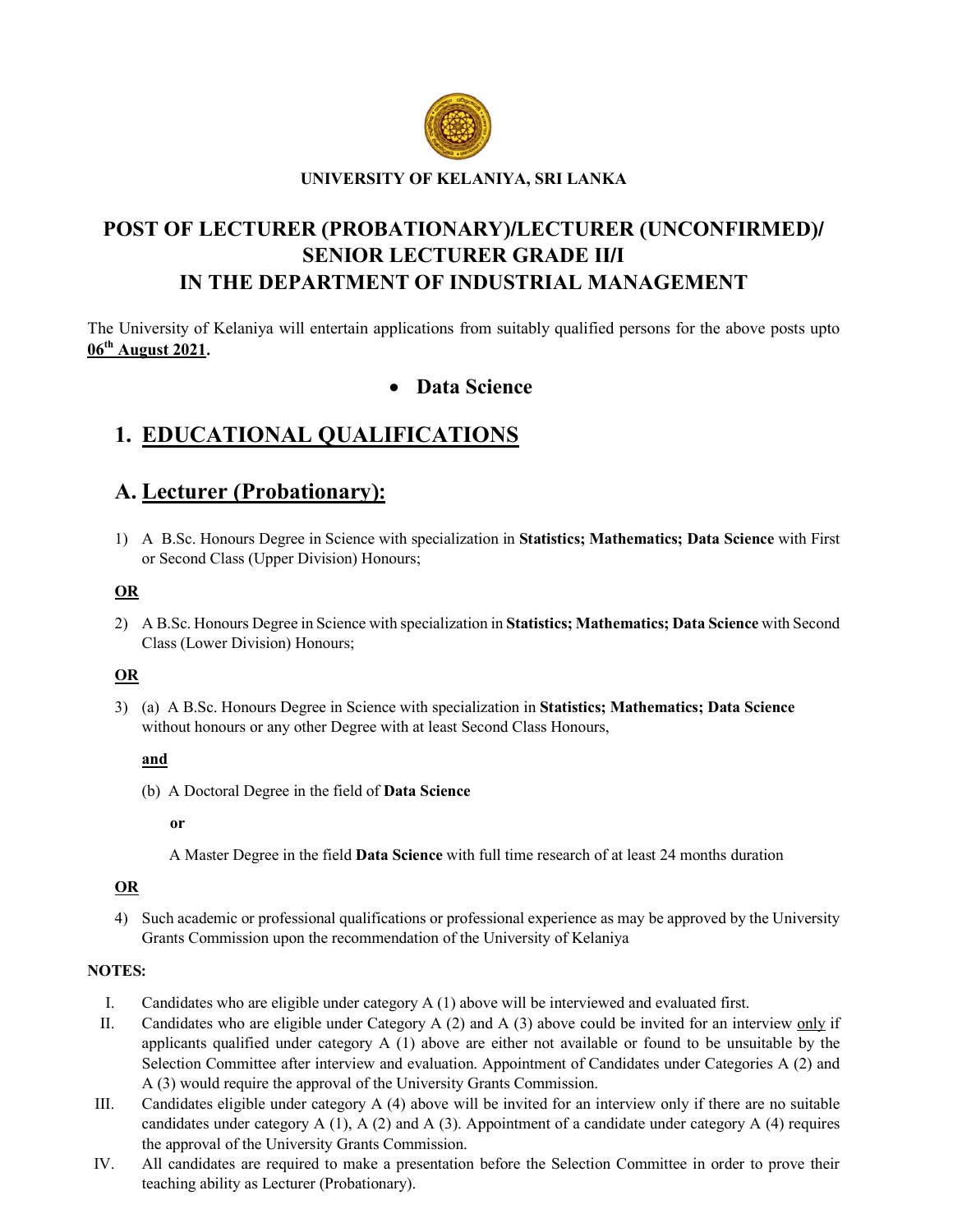# B. Lecturer (Unconfirmed) :

(1) Candidate who are applying for above post should possess academic qualifications required for Lecturer (Probationary).

## AND

(2) (i) A Doctoral Degree in the field of Data Science

or

(ii) A Master Degree in the field of Data Science with full time research of at least 24 months duration

## AND

- (3) Having less than (06) years experience in one or more of the following:
	- I. Teaching at University Level,
	- II. Professional experience,
	- III. Research in a recognized Institution,
	- IV. Postgraduate Studies to acquire the qualifications stipulated at (2) above.

## C. Senior Lecturer Grade II :

(1) Candidate who are applying for above post should possess academic qualifications required for Lecturer (Probationary)

## AND

(2) (i) A Doctoral Degree in the field of Data Science

## or

(ii) A Master Degree in the field of Data Science with full time research of at least 24 months duration

## AND

- (3) At least six (06) years experience in one or more of the following:
	- I. Teaching at University Level,
	- II. Professional experience,
- III. Research in a recognized Institution,
- IV. Postgraduate Studies to acquire the qualifications stipulated at (2) above.

# D. Senior Lecturer Grade I

(1) Candidate who are applying for above post should possess academic qualifications required for Lecturer (Probationary)

## AND

(2) (i) A Doctoral Degree in the field of Data Science

## or

(ii) A Master Degree in the field of Data Science with full time research of at least 24 months duration